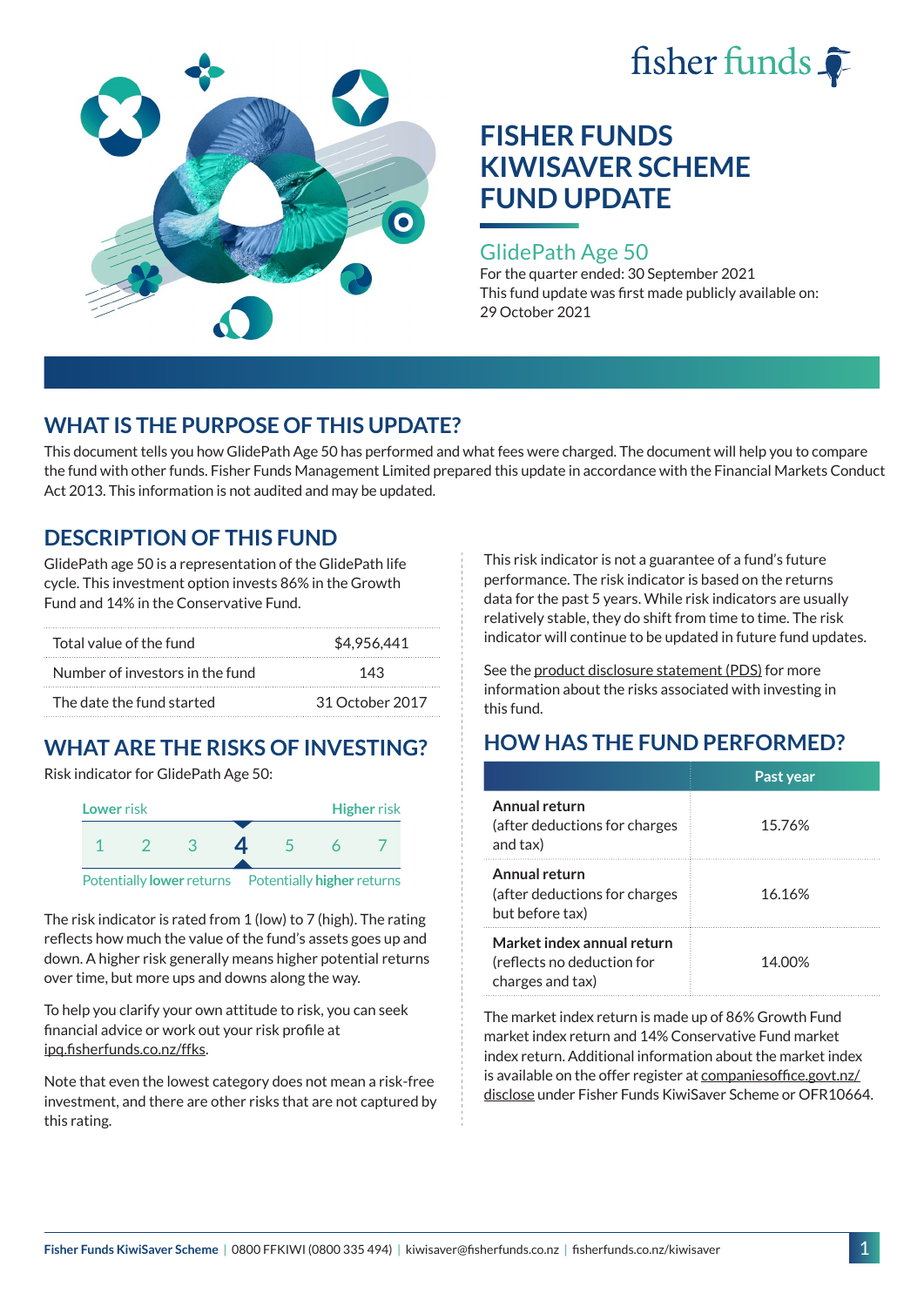## **ANNUAL RETURN GRAPH**



This shows the return after fund charges and tax for each year ending 31 March since the fund started. The last bar shows the average annual return since the fund started, up to 30 September 2021.

**Important:** This does not tell you how the fund will perform in the future.

Returns in this update are after tax at the highest prescribed investor rate (PIR) of tax for an individual New Zealand resident. Your tax may be lower. The market index return reflects no deduction for charges and tax.

### **WHAT FEES ARE INVESTORS CHARGED?**

Investors in GlidePath Age 50 are charged fund charges that include GST. In the year to 31 March 2021 these were:

|                                                       | % of net asset value   |
|-------------------------------------------------------|------------------------|
| <b>Total fund charges</b>                             | 2.29%                  |
| Which are made up of:                                 |                        |
| <b>Total management and</b><br>administration charges | 1.02%                  |
| Inding:                                               |                        |
| Manager's basic fee                                   | 0.94%                  |
| Other management and<br>administration charges        | 0.08%                  |
| Total performance-based fees <sup>1</sup>             | 1.27%                  |
| Other charges:                                        | \$ amount per investor |
| Annual account fee                                    | \$23.40*               |

\* The account fee reduced from \$1.95 per month (\$23.40 per annum) to \$1.50 per month (\$18 per annum) on 1 September 2021.

There is no extra charge for GlidePath. The annual fund charges for the underlying fund(s) apply.

Small differences in fees and charges can have a big impact on your investment over the long term.

## **EXAMPLE OF HOW THIS APPLIES TO AN INVESTOR**

Sarah had \$10,000 in the fund at the start of the year and did not make any further contributions. At the end of the year, Sarah received a return after fund charges were deducted of \$1,576 (that is 15.76% of her initial \$10,000). Sarah also paid \$23.40 in other charges. This gives Sarah a total return after tax of \$1,552.60 for the year.

# **WHAT DOES THE FUND INVEST IN?**

#### **Actual investment mix**

This shows the types of assets that the fund invests in.



\* Other – refers to an investment in a portfolio of listed property and listed infrastructure assets.

### **Target investment mix**

This shows the mix of assets that the fund generally intends to invest in.



\* Other – refers to an investment in a portfolio of listed property and listed infrastructure assets.